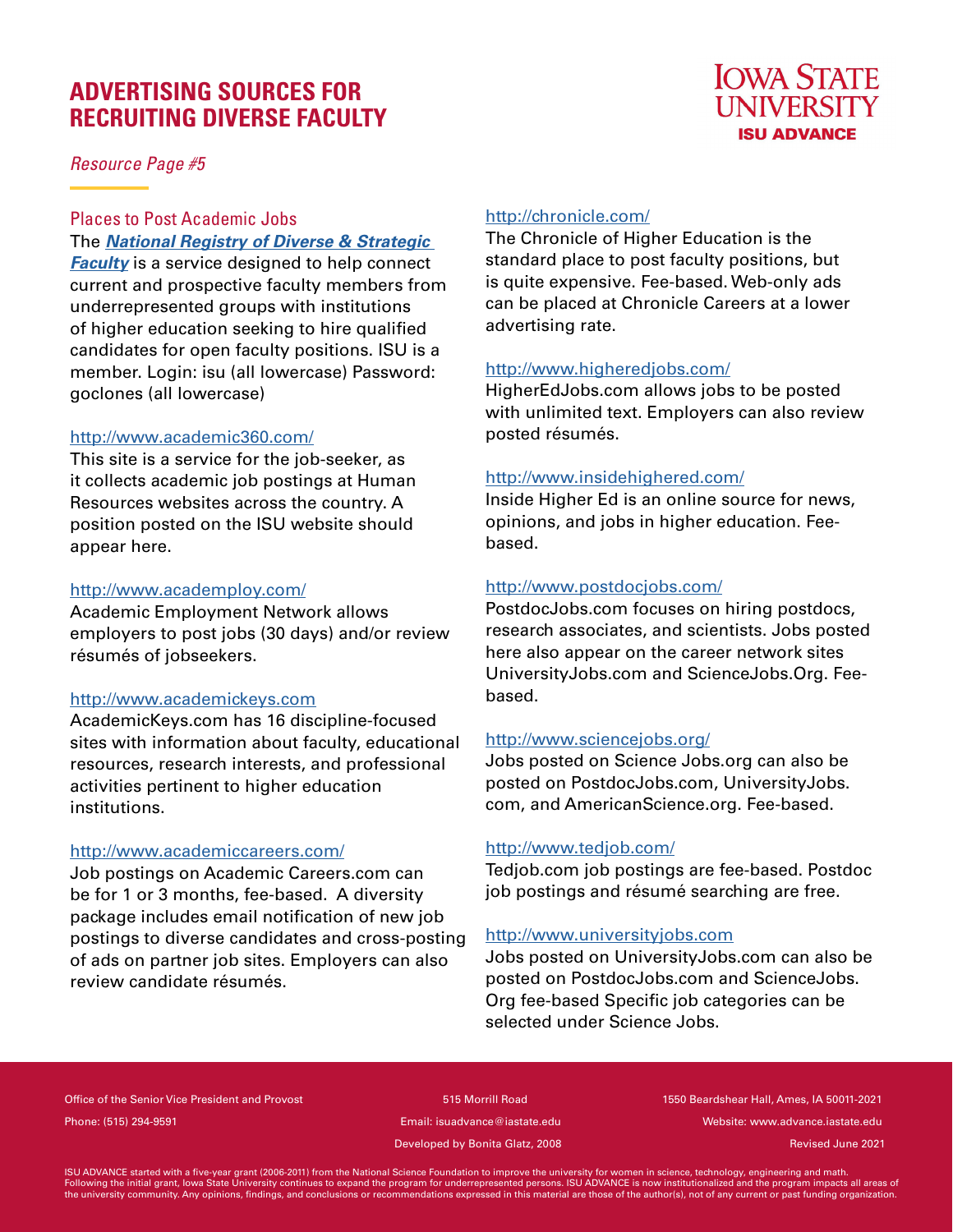# Places to Post Jobs to Increase Diversity of Pool

#### http://www.academicdiversitysearch.com/

Academic Diversity Search, Inc. specializes in connecting women and underrepresented with academic institutions. Single job postings are for 45 days. The university can also pay for "featured employer status" for 45 days that provides a hyperlink to the university's profile and current open positions. Fee-based.

#### http://www.diversejobs.net/

Employers can post jobs for a fee-based and check résumés of registered job seekers. The site has Faculty  $-$  STEM fields as a job category. Fee-based.

#### http://www.eop.com/

Equal Opportunity Publications (EOP) provides advertising in several national recruitment magazines (Equal Opportunity, Woman Engineer, Minority Engineer, CAREERS & the disABLED, Workforce Diversity For Engineering And IT Professionals, Hispanic Career World and African-American Career World) as well as website advertising. Fee-based.

#### http://www.awis.org

Association for Women in Science maintains a job listings page.

#### http://www.swe.org

Society of Women Engineers online career center allows job postings for various lengths of time (fee-based).

#### http://www.nsbe.org/

National Society of Black Engineers maintains an online job posting service (feebased).

#### http://www.hispanicoutlook.com/

Ads placed in the Hispanic Outlook in Higher Education magazine (fee-based).

#### http://www.sacnas.org/

Society for Advancement of Chicanos and Native Americans in Science provides several programs to encourage Latinos and Native Americans to pursue advanced degrees in science (fee-based).

#### http://www.aises.org/

American Indian Science and Engineering Society (fee-based).

# Databases of Potential Candidates

#### http://www.diversityemployers.com/

Diversityemployers.com, established by IMDiversity and Black Collegian magazine, is dedicated to providing career and self development information to all underrepresented and women. Resources include a résumé database. Fee-based.

#### http://www.cic.net/home/Students/

DoctoralDirectory/Introduction.aspx This directory is open to underrepresented Ph.D. candidates and recipients in any field from a Committee on Institutional Cooperation (CIC) university (Big Ten plus the University of Chicago). Potential employers may search the directory by disciplinary field.

Office of the Senior Vice President and Provost 615 Morrill Road 1550 Beardshear Hall, Ames, IA 50011-2021 Phone: (515) 294-9591 Email: isuadvance@iastate.edu Website: www.advance.iastate.edu

Developed by Bonita Glatz, 2008

Revised June 2021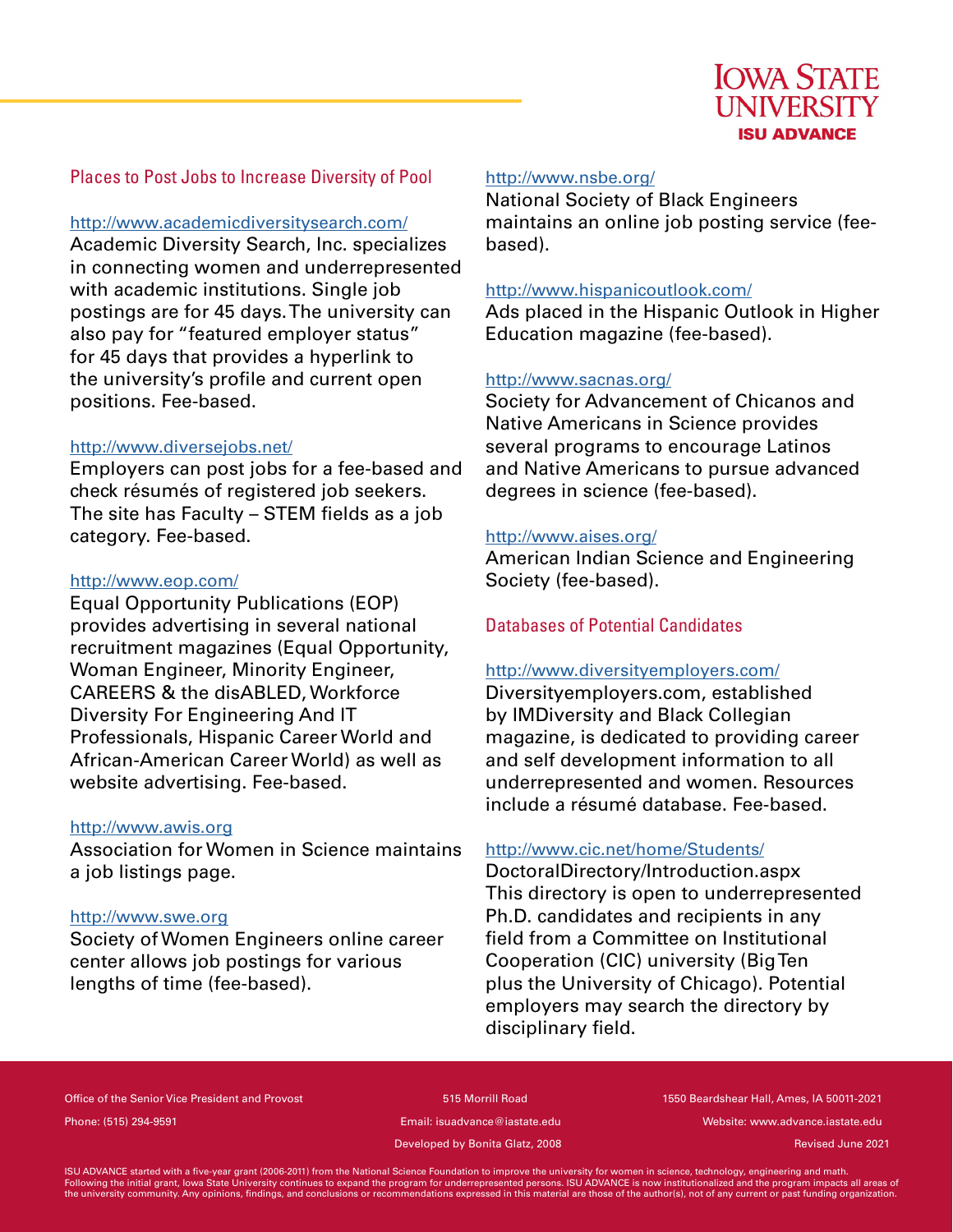

# Compiled Lists of Places to Advertise Positions

#### https://affirmativeaction.psu.edu

Pennsylvania State University Affirmative Action office site, in the Searches and Recruitment section, has both PowerPoint and PDF versions of briefings for search committees, a list of outreach sites to post open positions, and a search handbook. This site also provides tables with hyperlinks, addresses, phone numbers for Hispanicserving historically black, tribal-serving, and women's colleges/universities.

# Additional Places to Post Job Advertisements

- 1. American Education Research Association (AERA) http://www.aera.net/
- 2. American Physical Society http://www.aps.org/programs/roster/index. cfm
- 3. Diverse: Issues in Higher Education http://diverseeducation.com/
- 4. Diversity.com http://www.diversity.com/
- 5. Equal Opportunity Employment Journal www.blackeoejournal.com
- 6. IMDiversity.com www.IMDiversity.com
- 7. LGBTinHigherEd.com http://lgbtinhighered.com
- 8. National Organization of Gay and Lesbian Scientists and Technical Professionals Inc. www.noglstp.org
- 9. American Anthropological Association (AAA) http://www.aaanet.org/
- 10. American Chemical Society http://www.acs.org/content/acs/en/careers. html
- 11. American Comparative Literature Association http://www.acla.org/
- 12. American Economics Association (AEA) http://www.aeaweb.org/committees/ cswep/
- 13. American Historical Association (AHA) http://www.historians.org/
- 14. AHA (African American History) http://www.asalh.org/
- 15. AHA (Latin American History) http://clah.h-net.org/
- 16. AHA (Women) http://www.theccwh.org/
- 17. American Institute of Biological Sciences http://www.aibs.org/classifieds/
- 18. American Physics Society

Office of the Senior Vice President and Provost 515 Morrill Road 1550 Beardshear Hall, Ames, IA 50011-2021 Phone: (515) 294-9591 Email: isuadvance@iastate.edu Website: www.advance.iastate.edu

Developed by Bonita Glatz, 2008

Revised June 2021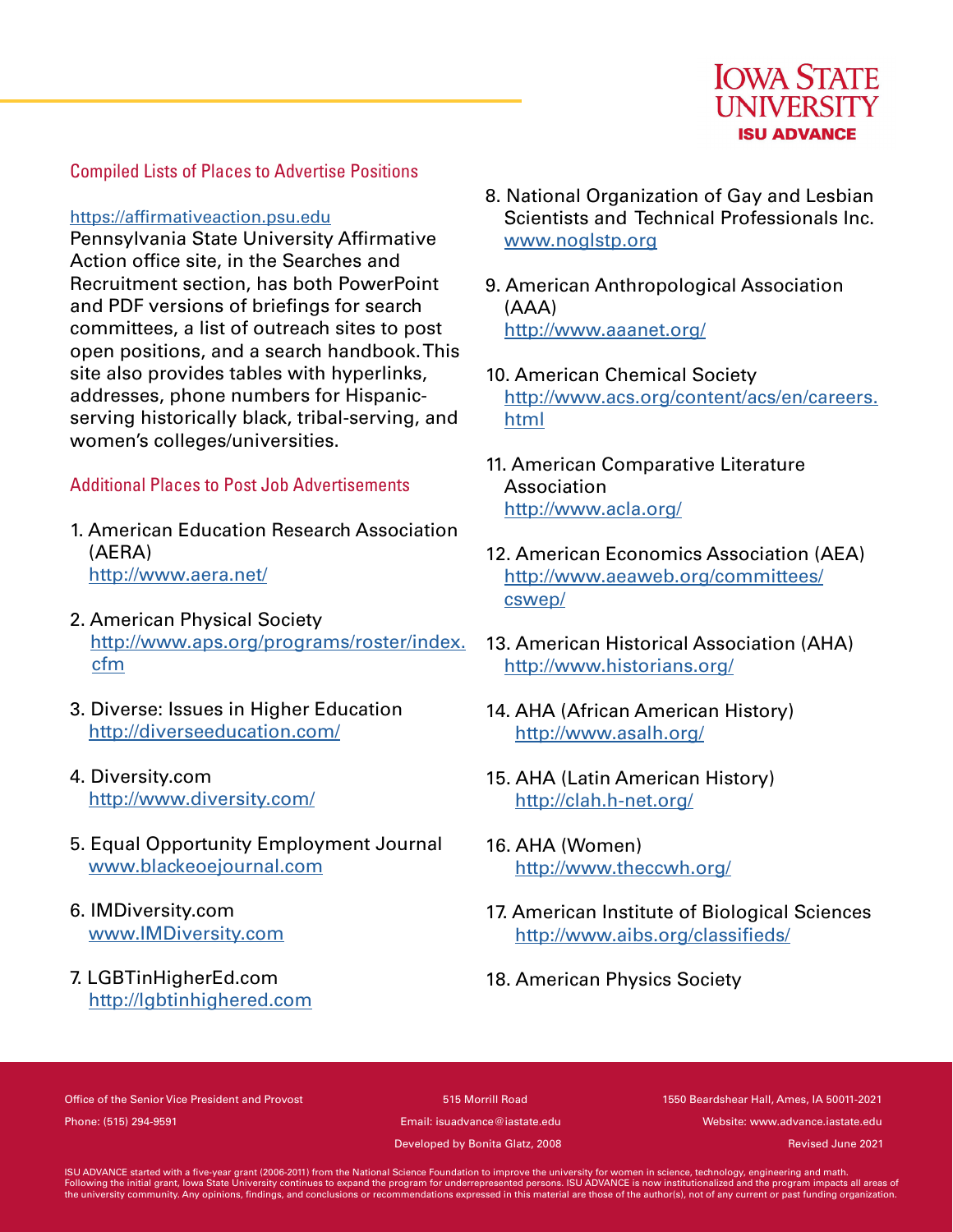

- 19. American Political Science Association http://www.apsanet.org
- 20. American Psychological Association (APA) http://www.apa.org/index.aspx
- 21. APA (Office of Ethnic Minority Affairs) http://www.apa.org/pi/oema
- 22. APA (Office of Women's Programs) http://www.apa.org/pi/women/index.aspx
- 23. APA (Society for Psychological Study of Culture, Ethnicity, and Race) http://www.division45.org/
- 24. American Society for Biochemistry and Molecular Biology http://www.asbmb.org/
- 25. American Society for Cell Biology (ASCB) http://www.ascb.org/
- 26. American Sociological Association (ASA) http://www.asanet.org/
- 27. Computer Research Association http://www.cra-w.org/
- 28. Mathematics Association of America http://www.maa.org/summa/archive/ summa\_wl.htm
- 29. Modern Languages Association (MLA) http://www.mla.org/
- 30. MLA: Committee on Literatures of People of Color http://clpc.commons.mla.org/
- 31. MLA: Committee on the Status of Women in the Profession https://www.mla.org/About-Us/ Governance/Committees/ Committee-Listings/Professional-Issues/ Committee-on-the-Status-of-Women-in-the-Profession
- 32. American Indian Graduate Center http://www.aigcs.org
- 33. American Indian Higher Education http://www.tribalcollegejournal.org/
- 34. Asian Diversity Inc. http://www.asianlife.com/main/
- 35. The Black Collegian Online http://blackcollegian.com
- 36. Commission on the Advancement of Women and Minorities in Science, Engineering, and Technology (CAWMSET) http://www.nsf.gov/od/cawmset/
- 37. HBCU Connect.com Career Center http://jobs.hbcuconnect.com
- 38. The Hispanic Outlook in Higher Education www.hispanicoutlook.com

Office of the Senior Vice President and Provost 515 Morrill Road 1550 Beardshear Hall, Ames, IA 50011-2021 Phone: (515) 294-9591 Email: isuadvance@iastate.edu Website: www.advance.iastate.edu

Developed by Bonita Glatz, 2008

Revised June 2021